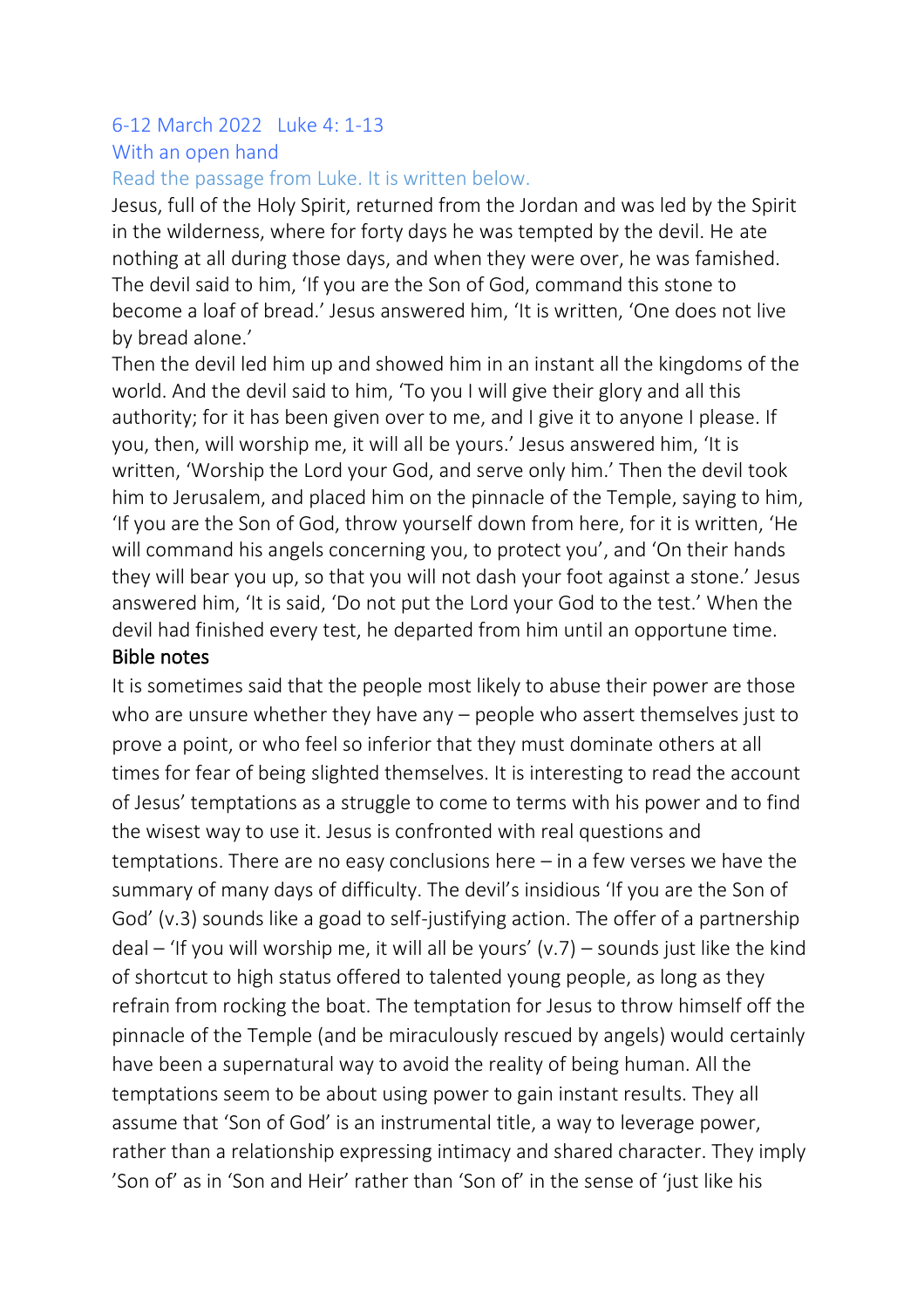father'. It could be that these refusals by Jesus helped him to clarify the mission that he was actually accepting. It is after this that he returns to Galilee and begins his ministry, asserting that God has anointed him to bring good news to the poor.

### Reflection

# *Spend a few moments thinking about what stands out for you from the Bible reading. This idea may help.*

Let's think about power and how we use it. It really does take some thinking about. Jesus took 40 days in the wilderness to do this. Many of us have probably felt the pain of feeling powerless and it can be a serious problem. But what we do with the power we have is also a serious issue – power to harm or to heal, or to lift someone else up or to put them down? Jesus made far-reaching decisions in the wilderness: not to go for the quick fix, not to use who he was to grasp at power. These were important 'nos', leading to the fullness of his 'yes' to serve God.

#### Questions for reflection

*You may wish to use these questions and the picture to help you think about or [discuss issues arising from this week's Bible p](https://www.rootsontheweb.com/media/23636/sparkler-swirl.jpg)assage.*